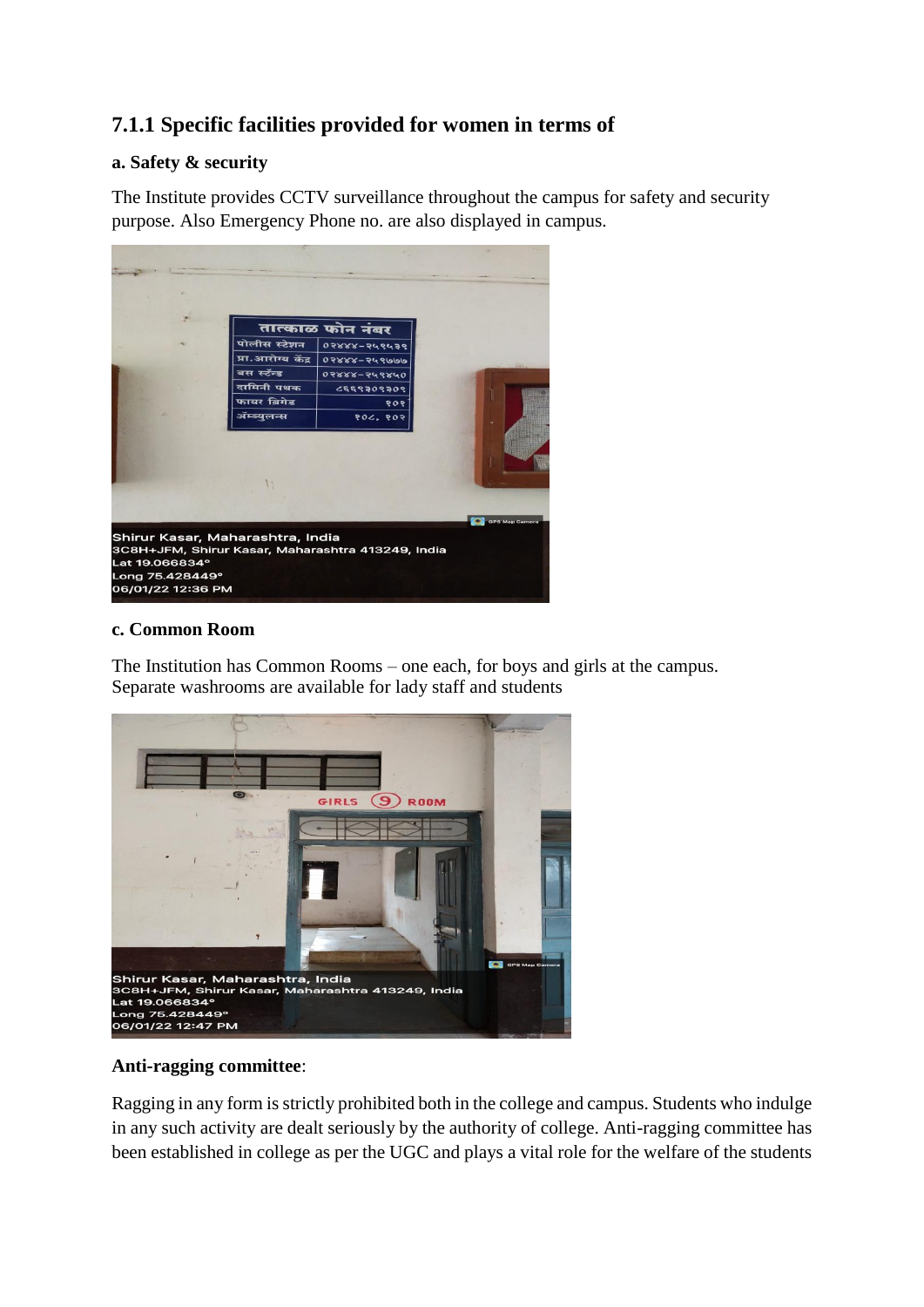### **Sexual harassment prevention cell:**

For the wellbeing of female students and staff in the college. A committee has been constituted to deal with the claims of sexual harassment for the alleged victims and the alleged assailants.

## **Grievance redressal cell**:

All stakeholders including students, faculty members and parents can complaint their grievance to a specially created complaint box. All complaints received at this box are processed and communicated. The college has nonteaching staff at night for security. There is a common room for ladies staff and girls students. The college has installed CCTV in the campus. The college arranges various program for girls students, such as health camps, save girl child, rallies etc. The institution always remains in contact with the police administration and civil administration of the Taluka place, regarding safety measures of our students.

### **b. Counseling:**

The Institute has a mechanism of counseling students to address both personal and career related issues. Departments/Centres are also mandated to have regular student-faculty interaction meetings to take stock of problems/issues and resolve them. Every Faculty in the Institute is allotted with 20 Students to monitor their personal, personal, academic and psychological wellbeing by having interaction with them. Once every week, the student will meet her/ his counselors to reveal their problems and for remedies that are recorded. Seminars, talks by experts and interactions with renowned counselors help to create awareness among the students about gender related issues.



Kalikadevi Art rce & Sa. Gollege, Shirur (Ka), Dist. Beed.